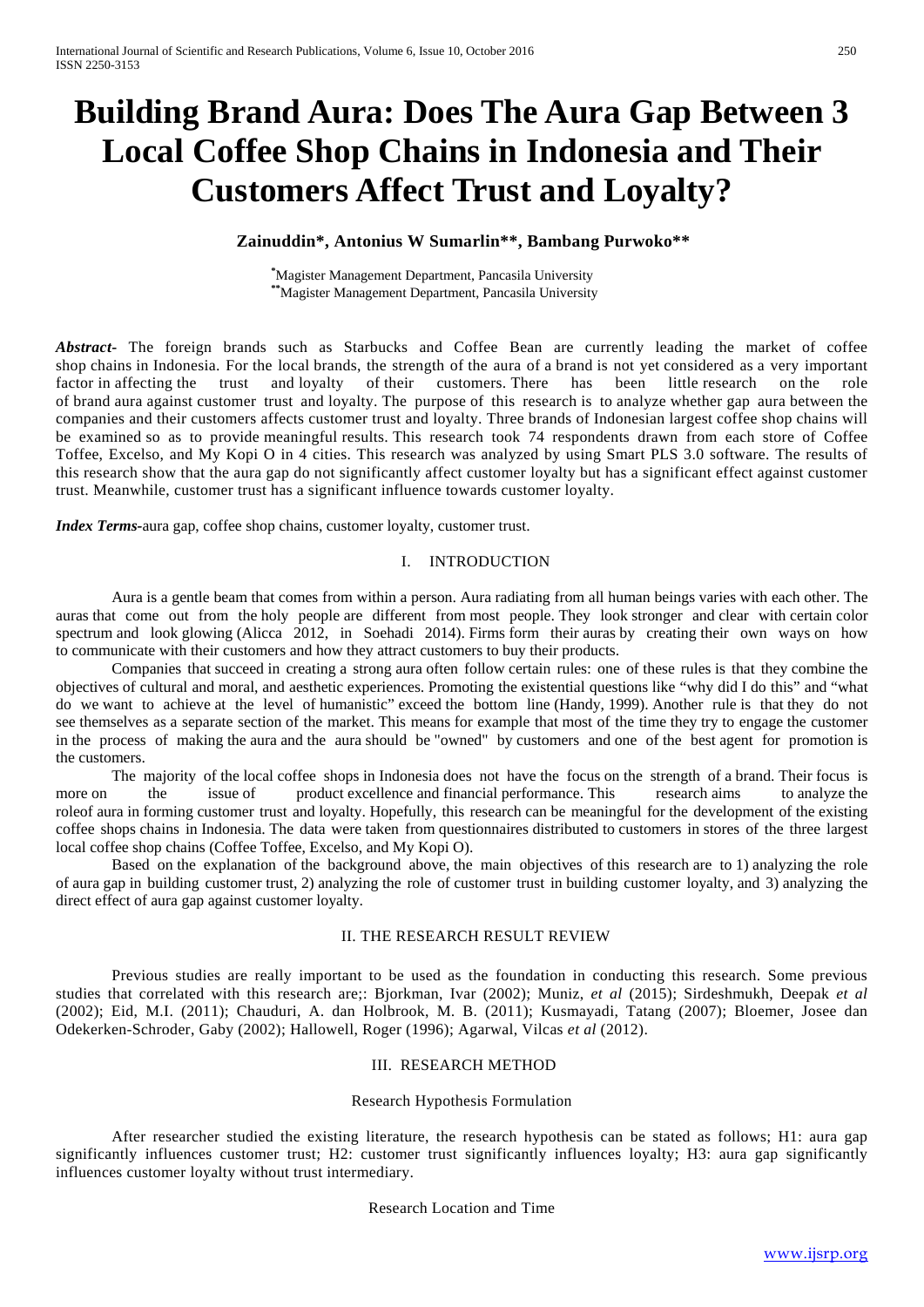This research was conducted in some stores of 3 largest Indonesian coffee shop chains in Jakarta, Surabaya, Bogor, and Malang from May – July 2016. The customers of each stores were taken as the respondents who would fill the questionnaire. The stores are coffee toffee-sovereign office building Jakarta,coffee toffee-rawamangun Jakarta, coffee toffee-klampis Surabaya, coffee toffee-simpang Surabaya, coffee toffee - Pandu raya Bogor,coffee toffee - jl jakarta Malang, excelso - puri mall Jakarta, excelso - kelapa gading Jakarta,excelso -tunjungan plaza IV Surabaya, excelso - jl Biliton Surabaya, excelso-Cibinong city mall Bogor, excelso-jl pemda cibinong Bogor, excelso-mall of garden Malang, my kopi O - citos Jakarta, my kopi O - sutos Surabaya, my kopi O - ciputra world Surabaya, my kopi O - grand city Surabaya, my kopi O - veteran Malang and my kopi O - jl tenes Malang.

## Data Collection and Processing Method

Primary data were collected by distributing questionnaire to the respondents directly. The data were perception. Secondary data were obtained by literature review, internet, and preliminary interviews. The sample is 74 respondents. The data analysis and processing method for this research is descriptive analysis and *structural equation modeling-partial least squares* (SEM-PLS) and supported by*software Smart* PLS 3.0*.* The respondents were people who have consumed each product tested.



# IV. RESULTS AND FINDINGS

#### Respondent Descriptive Analysis

This research involved 41 males and 33 females with the age proportion; 18.92% 14-20 years old, 31.08% 21-30 years old, 37.84% 31-40 years old, and 12.16% above 40 years old. Meanwhile, the educational level of the respondents are 23.33% Senior High School, 13.33% Diploma, 56.57% Bachelor Degree, and 6.67% Post Graduate.

#### SEM PLS Evaluation

There are two calculation result evaluation of SmartPLS, namely outer and inner model analysis. Outer model analysis measures the ability of the indicator variables that could reflect the latent variables.Meanwhile, inneranalysis model shows the significance of the effect between formed latent variables in the model. After the calculation, the outer model aspect from each tested brand model has matched the standards. Table 1 presents the summary of outer model evaluation result.From the outer model evaluation result, there are four indicators i.e. RLOTSO 1, QOTSO 1, INPUT 1, and WOM 1that have validity (loading factor) under 0.5. Therefore, they are crossed out from the model.

| N <sub>0</sub> | Criteria                                                | Standard                               | Result |
|----------------|---------------------------------------------------------|----------------------------------------|--------|
|                | Validitas ( <i>loading factor</i> )                     | Valid, if the value $> 0.5$            |        |
| 2              | <b>Construct Reliability</b><br>(composite reliability) | <i>Reliable</i> , if the value $> 0.7$ |        |

# Table 1: The Summary of Outer Model Evaluation Result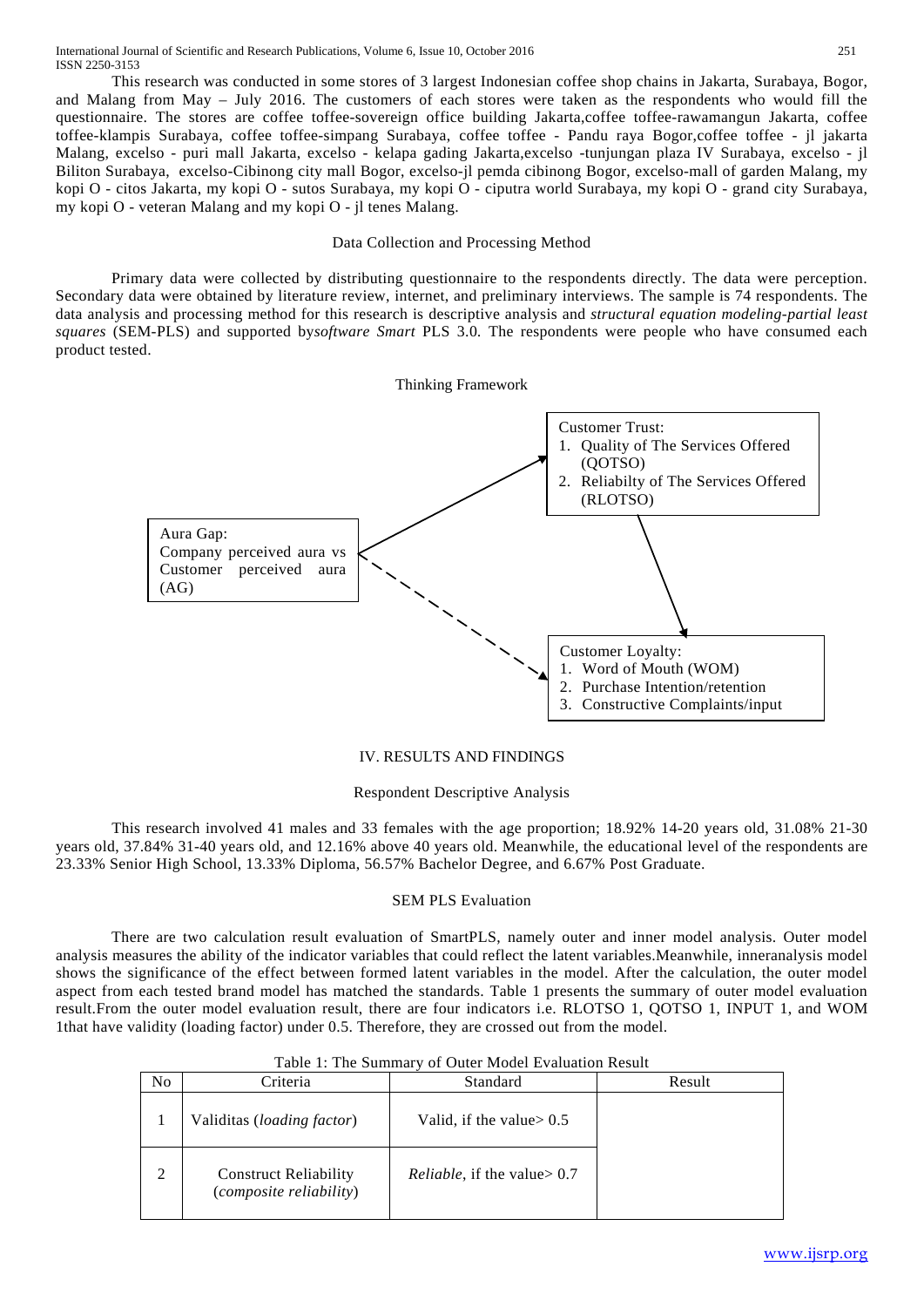| 3 | Average variance extacted<br>(AVE)               | Valid, if the value $> 0.5$                                                                                                                                                                                        | All outer model aspects<br>of Coffee Toffee.<br>Excelso, and My Kopi O<br>brands have met the |
|---|--------------------------------------------------|--------------------------------------------------------------------------------------------------------------------------------------------------------------------------------------------------------------------|-----------------------------------------------------------------------------------------------|
| 4 | Discriminant validity (cross<br><i>loading</i> ) | Each indicator has higher<br>correlation with its latent<br>variable than other latent<br>variable, it means that the<br>correlation between<br>indicator and latent variable<br>has well discriminant<br>validity | standards, so<br>bootstrapping and inner<br>model analysis can be<br>conducted.               |

Figure 2 shows the path model of 3 local coffee shop chains. It presents the result of preliminary calculation that proves the qualification of outer model.



Figure 2: 3 Local Coffee Shop Chains Path Model

Figure 2, shows the result of inner evaluation model using  $R^2$  study. From the model, it can be seen that the  $R^2$ value of aura gap's effect towards trust is 0.074. Meanwhile, the  $R^2$  value for the effects of aura gap and customer trust towards customer loyalty is 0.400. This result indicates that customer trust variable is affected by aura gap variable of 7.40% and the rest of 92.60 areinfluenced byother variables. Meanwhile customer loyalty variable is influenced by the combination of aura gap and customer trust variables by 40%, and the rest of 60% is influenced by other variables.The path coefficient value -0.272 means that the aura gap variable has negative effect on the customer trust variable. In addition, the path coefficient value -0.013 shows that the aura gap variable negatively influences the customer loyalty variable. Last, the path coefficient value 0.629 indicates that the customer trust variable has positive effect on the customer loyalty variable.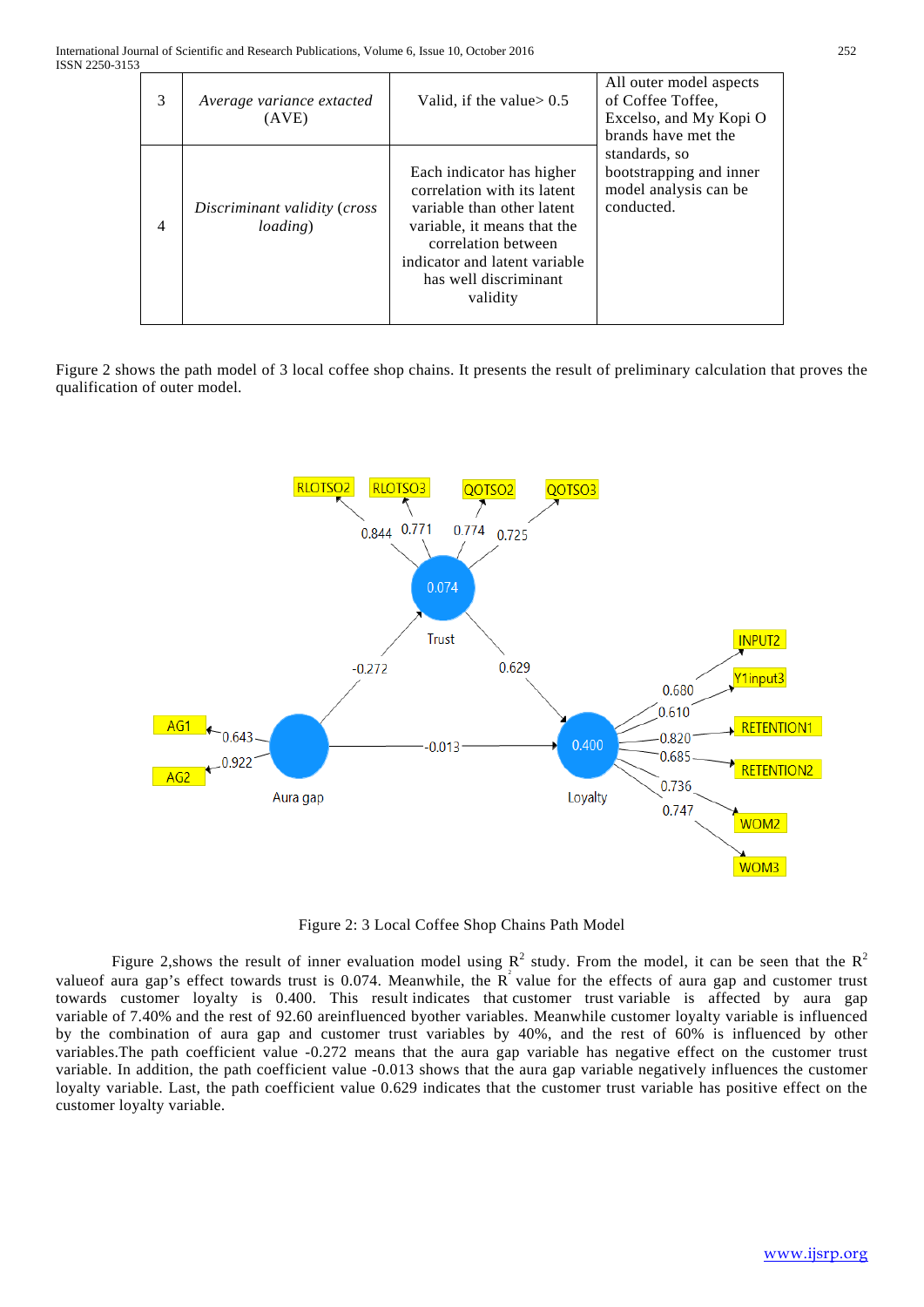

Figure 3:3 Local Coffee Shop Chains Bootstrapping Direct Effect Model

Figure 3, the bootstrapping process shows that two variables whose correlations are higher than T statistic value of 1.96. The aura gap variable has a significant effect on customer trust for the value of 2.250 is higher than1.96. Then, too, the customer trust variable has a significant effect on customer loyalty for the value of 7.788 is higher than 1.96. Last, the aura gap variable didn't have a significanteffect on customer loyalty for the value of 0.111 is less than 1.96.The result of each hyphotesis will be shown as follows:

| $1$ able $2$ . The result of hyphotesis and T statistic value |                                |                  |             |  |  |  |
|---------------------------------------------------------------|--------------------------------|------------------|-------------|--|--|--|
| Hyphotesis                                                    | Effect                         | Tstatistic value | Description |  |  |  |
|                                                               |                                |                  |             |  |  |  |
| H1                                                            | Aura gap $\rightarrow$ Trust   | 2.250            | Accept      |  |  |  |
| Η2                                                            | Trust $\rightarrow$ Lovalty    | 7.788            | Accept      |  |  |  |
| H3                                                            | Aura gap $\rightarrow$ Loyalty | 0.111            | Reject      |  |  |  |

Table 2: The result of hyphotesis and T statistic value

From the table 2 above, hyphotesis 1 is accepted which means that aura gap significantly influences customer trust. Meanwhile, hyphotesis 2 is accepted which means that customer trust significantly influences customer loyalty. In addition, hyphotesis 3 is rejected which means that aura gap does not significantly influences customer loyalty.

## V. CONCLUSION

- 1. This research shows that theaura gap variable has a significant effect on customer trust variable. It means that the smaller the value of aura gap variable, it will be the larger the value of customer trust variable.
- 2. This research shows that the aura gap variable has no effect against the loyalty variable.
- 3. This research shows that the customer trust variable has a positive and significant effect on the customer loyalty.

#### APPENDIX